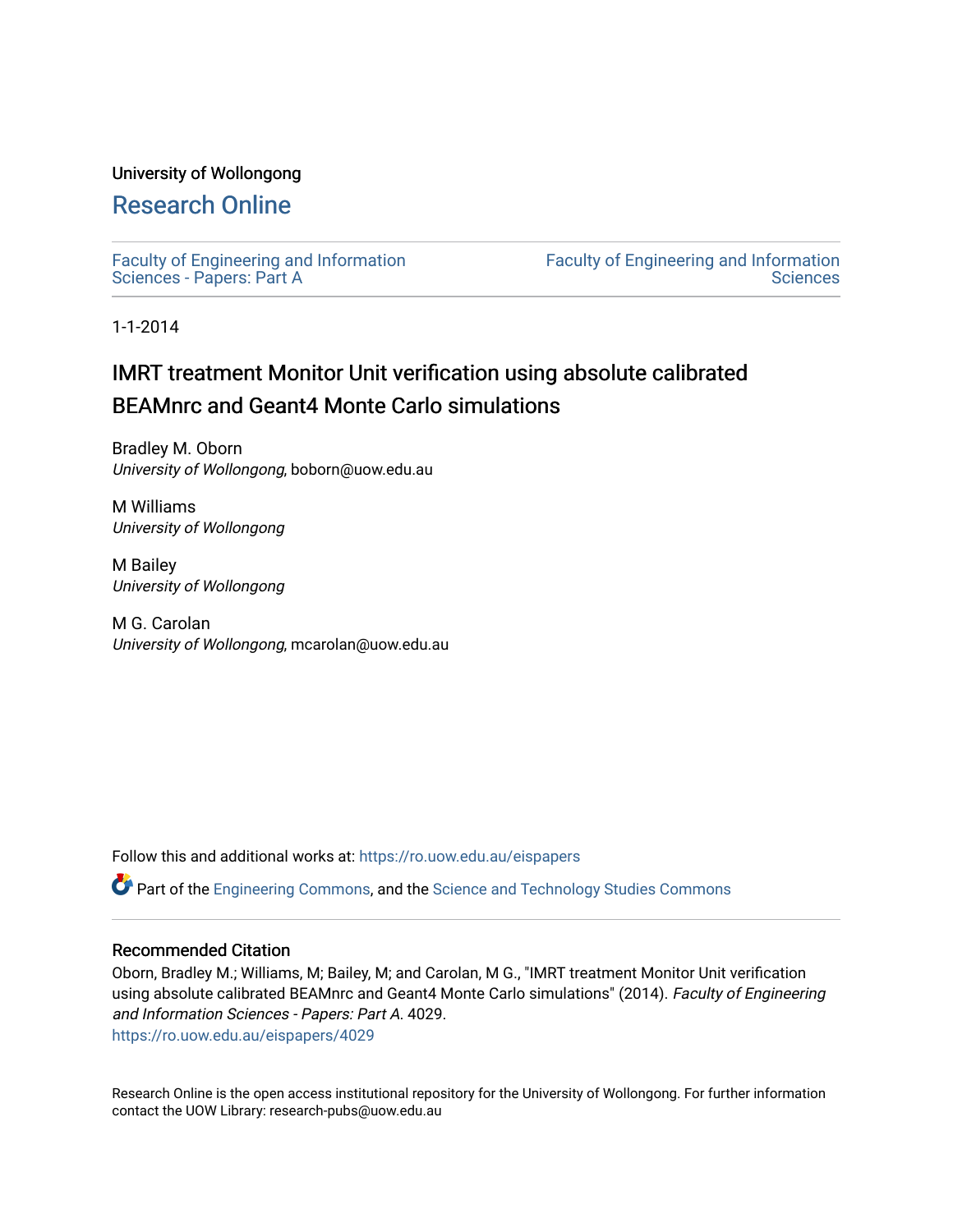# IMRT treatment Monitor Unit verification using absolute calibrated BEAMnrc and Geant4 Monte Carlo simulations

# **Abstract**

Intensity Modulated Radiation Therapy (IMRT) treatments are some of the most complex being delivered by modern megavoltage radiotherapy accelerators. Therefore verification of the dose, or the presecribed Monitor Units (MU), predicted by the planning system is a key element to ensuring that patients should receive an accurate radiation dose plan during IMRT. One inherently accurate method is by comparison with absolute calibrated Monte Carlo simulations of the IMRT delivery by the linac head and corresponding delivery of the plan to a patient based phantom. In this work this approach has been taken using BEAMnrc for simulation of the treatment head, and both DOSXYZnrc and Geant4 for the phantom dose calculation. The two Monte Carlo codes agreed to within 1% of each other, and these matched very well to our planning system for IMRT plans to the brain, nasopharynx, and head and neck. Published under licence by IOP Publishing Ltd.

# **Disciplines**

Engineering | Science and Technology Studies

# Publication Details

Oborn, B. M., Williams, M. J., Bailey, M. & Carolan, M. G. (2014). IMRT treatment Monitor Unit verification using absolute calibrated BEAMnrc and Geant4 Monte Carlo simulations. Journal of Physics: Conference Series, 489 (1), 012020-1-012020-5.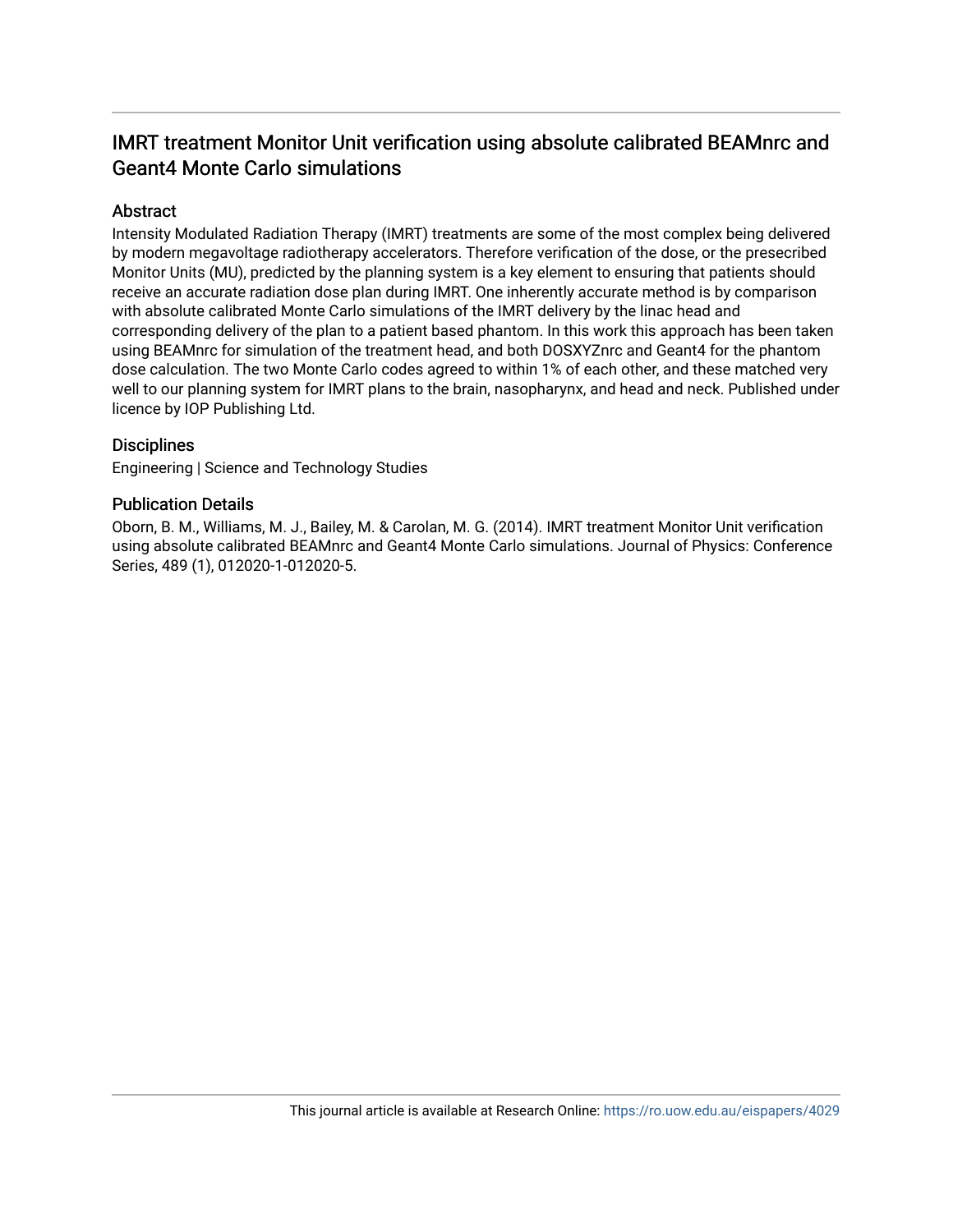[Home](http://iopscience.iop.org/) [Search](http://iopscience.iop.org/search) [Collections](http://iopscience.iop.org/collections) [Journals](http://iopscience.iop.org/journals) [About](http://iopscience.iop.org/page/aboutioppublishing) [Contact us](http://iopscience.iop.org/contact) [My IOPscience](http://iopscience.iop.org/myiopscience)

# IMRT treatment Monitor Unit verification using absolute calibrated BEAMnrc and Geant4 Monte Carlo simulations

This content has been downloaded from IOPscience. Please scroll down to see the full text. View [the table of contents for this issue](http://iopscience.iop.org/1742-6596/489/1), or go to the [journal homepage](http://iopscience.iop.org/1742-6596) for more 2014 J. Phys.: Conf. Ser. 489 012020 (http://iopscience.iop.org/1742-6596/489/1/012020)

Download details:

IP Address: 130.130.37.85 This content was downloaded on 13/05/2014 at 02:07

Please note that [terms and conditions apply.](iopscience.iop.org/page/terms)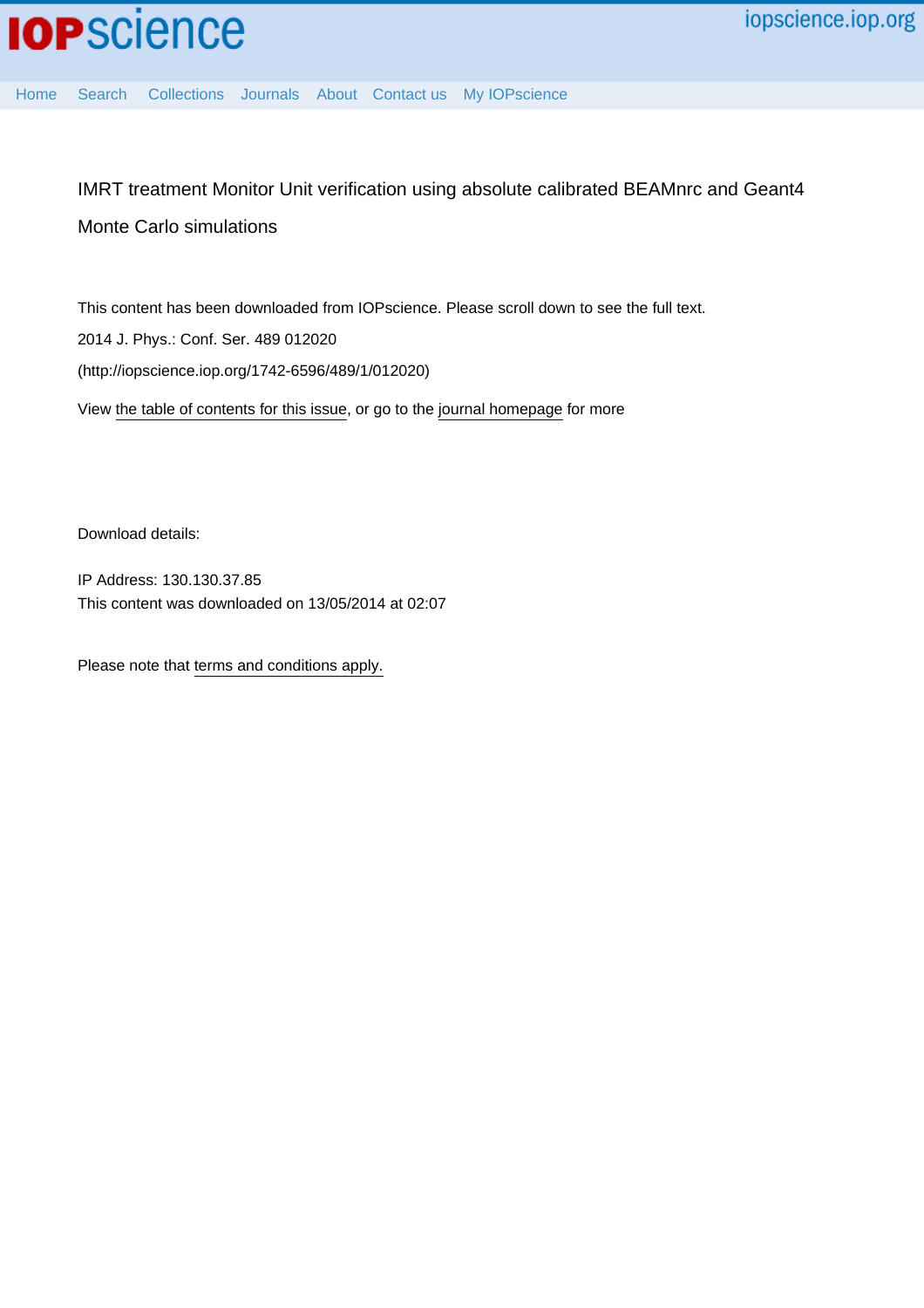# IMRT treatment Monitor Unit verification using absolute calibrated BEAMnrc and Geant4 Monte Carlo simulations

B. M. Oborn $^{1,2}$ , M. Williams $^{1,2}$ , M. Bailey  $^{1,2}$ , M. G. Carolan $^{1,2}$ 

1 Illawarra Cancer Care Centre, Wollongong Hospital, Wollongong NSW 2500, Australia <sup>2</sup>Centre for Medical Radiation Physics, University of Wollongong, Wollongong NSW 2522, Australia

E-mail: brad.oborn@gmail.com

#### Abstract.

Intensity Modulated Radiation Therapy (IMRT) treatments are some of the most complex being delivered by modern megavoltage radiotherapy accelerators. Therefore verification of the dose, or the presecribed Monitor Units (MU), predicted by the planning system is a key element to ensuring that patients should receive an accurate radiation dose plan during IMRT. One inherently accurate method is by comparison with absolute calibrated Monte Carlo simulations of the IMRT delivery by the linac head and corresponding delivery of the plan to a patient based phantom. In this work this approach has been taken using BEAMnrc for simulation of the treatment head, and both DOSXYZnrc and Geant4 for the phantom dose calculation. The two Monte Carlo codes agreed to within 1% of each other, and these matched very well to our planning system for IMRT plans to the brain, nasopharynx, and head and neck.

#### 1. Introduction

IMRT is performed commonly in modern radiotherapy centres around the world on a daily basis. It involves delivering many multileaf collimator (MLC) modulated beams to build up a complex 3D sculpted dose distribution to a patient's tumor while sparing as much healthy tissue as possible. It is therefore comprised of many regions of high dose gradient change, and so quality assurance of IMRT plans is a detailed and constantly evolving practice. The first step in this quality assurance chain is the prediction of the dose by the planning system. One such common method to perform this task is with Monte Carlo simulations, where the same plan is delivered to a CT-based Monte Carlo patient phantom and the doses compared. This however is not an absolute dose method as there is no fundamental connection made between the number of histories in the simulations and dose delivered to a phantom.

In this work we have performed absolute calibrated Monte Carlo simulations, where we simulate the linac head and calibrate our model to replicate exactly what the linac delivers when it is told to deliver 1 MU. The first step taken is to calibrate the linac head simulation by determining the number of electrons required to produce 1 MU (1 cGy) for the reference setup of a  $10x10 \text{ cm}^2$  field, as well as to record the amount of charge collected in the linac head monitor chamber. Once known, all future simulations get corrected by a factor which is directly

Content from this work may be used under the terms of the Creative Commons Attribution 3.0 licence. Any further distribution  $(cc)$ of this work must maintain attribution to the author(s) and the title of the work, journal citation and DOI. Published under licence by IOP Publishing Ltd 1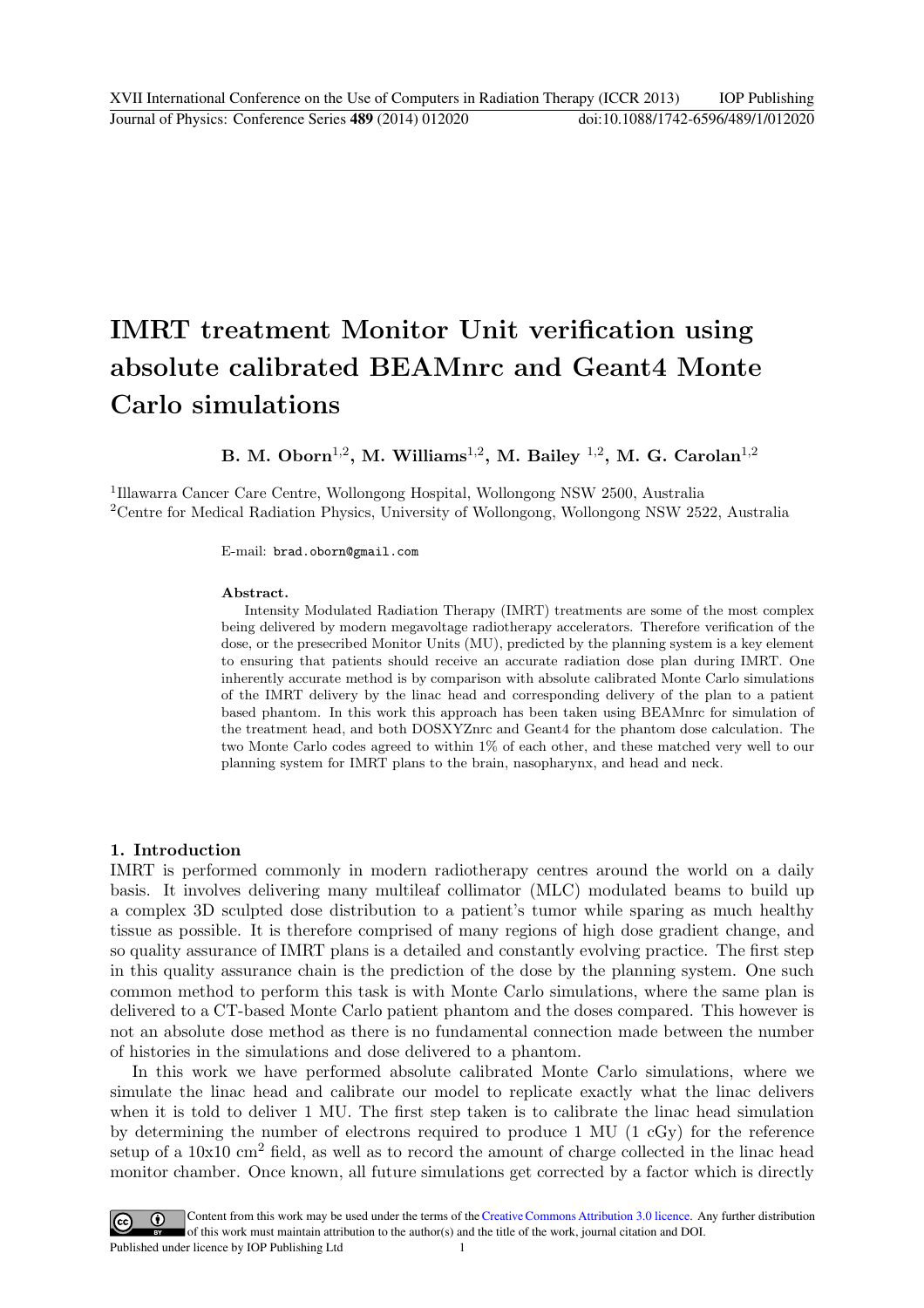

Figure 1. Left: Image of the Varian monitor chamber. Right: Implementation of the monitor chamber in BEAMnrc using two CHAMBER component modules.

the ratio of monitor chamber dose to that of the reference field. This replicates what the linac is delivering, i.e. it knows what charge collected in the monitor chamber is producing 1 cGy.

## 2. Methods

#### *2.1. BEAMnrc Monte Carlo simulations*

The linac head (Varian 2100C) was modeled using the EGSnrc user code BEAMnrc[2]. This simulation was used to generate IAEA format phase space files below the MLC's (558 mm from the target), as well as to model the dose scored (including the backscatter) in the treatment head monitor or ion chamber. All the typical component modules were used to model the 2100C linac head; x-ray target (SLABS), primary collimator (CONS3R), exit window (SLABS), flattening filter (FLATFILT), ion chamber (CHAMBER, CHAMBER), mirror (MIRROR), Y and X-jaws (JAWS, JAWS), Millenium 120 leaf MLC (DYNVMLC), and the reticle (SLABS). Particular attention however was paid to the monitor chamber to get the best possible match to the real chamber geometry. This was achieved by coupling two CHAMBER modules back-to-back. This allowed a very close match by including all the sensitive layers and surrounding frame material, see figure 1. For all BEAMnrc simulations the global  $ECUT= 0.521$  MeV, and global  $PCUT=$ 0.01 MeV. The low ECUT value is important for tracking secondary electrons in the monitor chamber accurately[3].

# *2.2. Absolute Calibration Simulations: DOSXYZnrc and Geant4*

At our centre 1 MU (6MV beam) corresponds to 1 cGy at  $D_{max}$  where SSD = 100 cm. In practice the measurement is done at 10 cm depth and related back to  $D_{max}$  by:  $D_{10} = 0.661 \times D_{max}$  as per the PDD characteristics of our centres' 6MV beam. This setup was replicated in both Geant4 (version  $9.6 \cdot p01$ )[4] and DOSXYZnrc[3] (version V4-r2-4-0) and both codes used the same phase space file generated by the BEAMnrc simulation as input. Simulation were run to determine how many electrons would produce 1 cGy at  $D_{max}$ .

## *2.3. Patient Phantom Simlations: DOSXYZnrc and Geant4*

CT based phantoms were setup in both DOSXYZnrc and Geant4. These simulations read the corresponding IAEA phase space files from the BEAMnrc treatment head simulations. Similar to the BEAMnrc simulations, no variance reduction techniques where used in either code. For the DOSXYZnrc simulations the global  $ECUT = 0.7$  MeV, while the global  $PCUT = 0.01$  MeV. The remaining transport settings followed the default approach outline in the DOSXYZnrc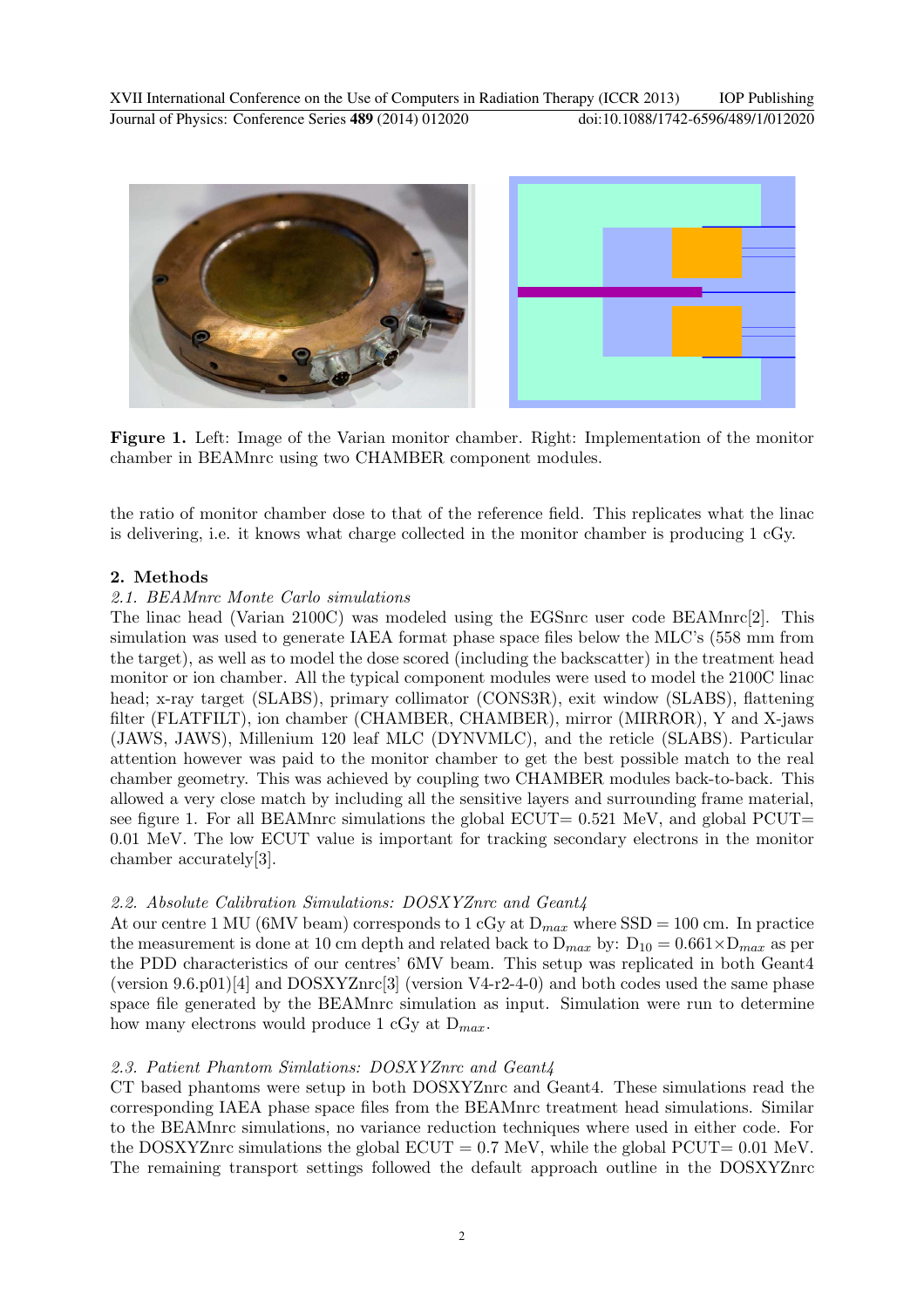

Figure 2. Left: Absolute calibration simulation results. An excellent match is seen between Geant4 and DOSXYZnrc. Right: Monitor chamber doses for symmetric beams from 0x0 cm<sup>2</sup> to  $40x40$  cm<sup>2</sup>.

manual. For Geant4, the Livermore Low-Energy physics models were uses with 1 mm range cuts throughout the phantom and surrounding.

In terms of implementing a Patient CT based phantom "ctcreate" was used for the DOSXYZnrc simulations while for Geant4 in-house code was used to replicate the ctcreate approach. In both codes only air and water were employed to somewhat match what Pinnacle performs. The conversion from CT number to water density was done in 0.05  $g/cc$  bins ranging from 0.3 to 5.5 g/cc. Below 0.3 g/cc the material was set to air. In both codes the voxel resolution was set to 2 CT pixel x 1 CT slice resolution, or 1.95x1.95x2 mm in x, z, y directions accordingly.

#### 3. Results

#### *3.1. Benchmark Linac Model, Absolute Calibration, and Chamber Dose*

Linac commissiong data was used to benchmark our Monte Carlo model. This included ion chamber and diode measurements for 5x5, 10x10, 20x20, 30x30 and 40x40 cm<sup>2</sup> field sizes at depths of 15 mm, 50 mm, 100 mm, 200 mm, and 300 mm. A  $2\%/2$  mm gamma match between the Monte Carlo simulations and measured data was achieved for the entire range of field sizes and depths for the following settings of the electron beam striking the x-ray target: Spot size  $=$  $0.9x1.2$  mm, FWHM =  $1\%$ , Peak = 6.00 MeV.

The absolute calibration simulation results (see fig 2) concluded that the number of electrons required to produce 1 MU at our reference conditions was:  $7.709 \times 10^{+13} \pm 1\%$  (Geant4) and  $7.747 \times 10^{+13} \pm 1\%$  (DOSXYZnrc). The 0.5% match is within simulation error and so these values could be considered identical.

Figure 2 also shows the monitor chamber doses for symmetric beams from  $0x0 \text{ cm}^2$  to  $40x40$ cm<sup>2</sup> . Dose was scored in both sensitive layers and the average taken. It is clear from this plot that there is around  $3\%$  change from  $0x0 \text{ cm}^2$  to  $40x40 \text{ cm}^2$ , enforcing the need to correct for the backscatter to the monitor chamber inside the Monte Carlo simulation.

To the best of our knowledge the only comparison (for a 6MV Varian 2100C beam) we can draw with from the literature is from the 2005 work by Popescu et al [1]:  $8.124 \times 10^{+13} \pm 1.0\%$ . In this setup the SSD was 98.5 cm rather than 100 cm as in our case. There has also been a change to the 6MV flattening filter since 2006 and so we estimate the differences to be a combination of both different setup and different geometry. Regardless of this value, it is the monitor chamber dose ratio to the reference field that is the most important for this work.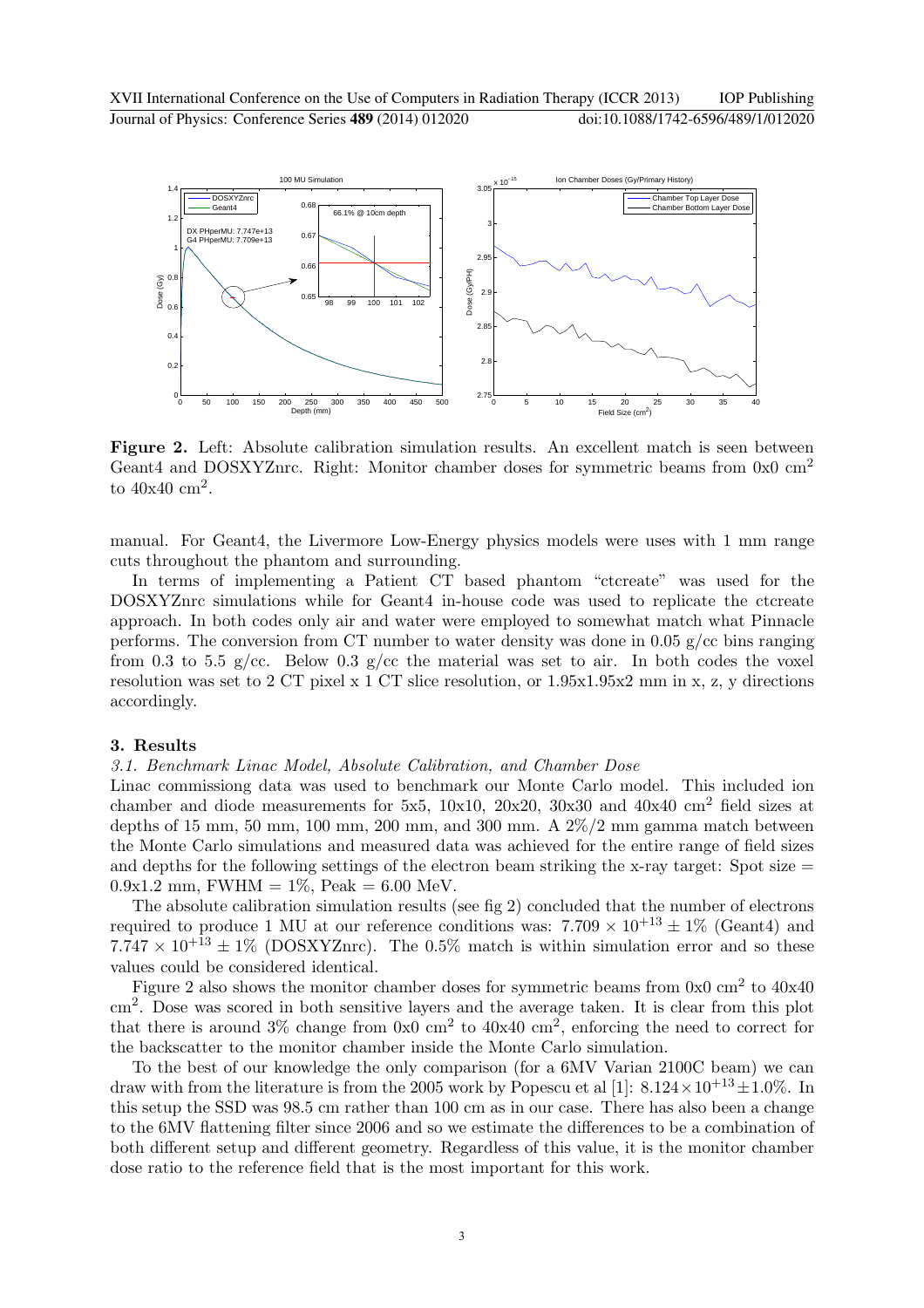

Figure 3. IMRT plan comparison for a 4 field (54 segment) brain IMRT plan.

## *3.2. IMRT Plan comparisons: Brain, Nasopharyx, and Head and Neck*

Figures 3-5 show comparisons between Pinnacle and DOSXYZnrc/Geant4 for a brain, nasopharynx, and a head and neck cancer IMRT case. Both the brain and nasopharynx plans are 4 fields with 56 segments in total while the head and neck is 9 fields with 129 segments. The monitor chamber backscatter correction factors for each plan were brain: 1.005, 0.996, 0.999, 1.007, nasopharynx: 0.994, 1.003, 0.999, 0.997, and head and neck: 1.005, 1.009, 1.000, 1.009, 1.009, 1.001, 1.006, 1.000, 0.999. At most there is only about a 1% correction as these beams all were of similar shape to to the reference field of  $10x10$  cm<sup>2</sup>. In reality the largest corrections take place for either the largest open fields, or blocked fields where a Y-jaw (closest to monitor chamber) is mostly closed to allow off-axis treatments.

In each of figures 3-5 the top row shows the Pinnacle dose overlayed on the CT slice and two corresponding profiles of interest through each orientation. The bottom plots show the dose profiles as described by the lines drawn in the top plots. In all plots the dose to air has been removed to improve clarity. In the 4 field brain and nasopharynx cases there is excellent agreement between the two Monte Carlo codes (within error estimates of  $\langle \pm 2\% \rangle$ ) across the profiles shown. These match Pinnacle very well also, with only a minor deviation in the brain case for one profile far from the tumor site (right bottom plot). For the more advanced 9-field head and neck case there is again excellent agreement between the Monte Carlo codes. We can see a slight overprediction of the dose by Pinnacle as compared to Monte Carlo across some sections of the green (horizontal) profile shown on the right. As can be seen this lies along a sharp dose gradient and so we would naturally attribute this to endleaf transmission effects not being modeled as accurately as the Monte Carlo approach.

## 4. Conclusions

Absolute calibrated Monte Carlo simulations have been successfully set up and tested for comparing our planning system predictions on the MU's for IMRT treatment plans. Excellent agreement is seen between Geant4 and DOSXYZnrc for dose calculation in water only phantoms, and generally excellent agreement between Monte Carlo and Pinnacle where expected. Future work will include benchmarking the MLC Monte Carlo model against experimental transmission measurements.